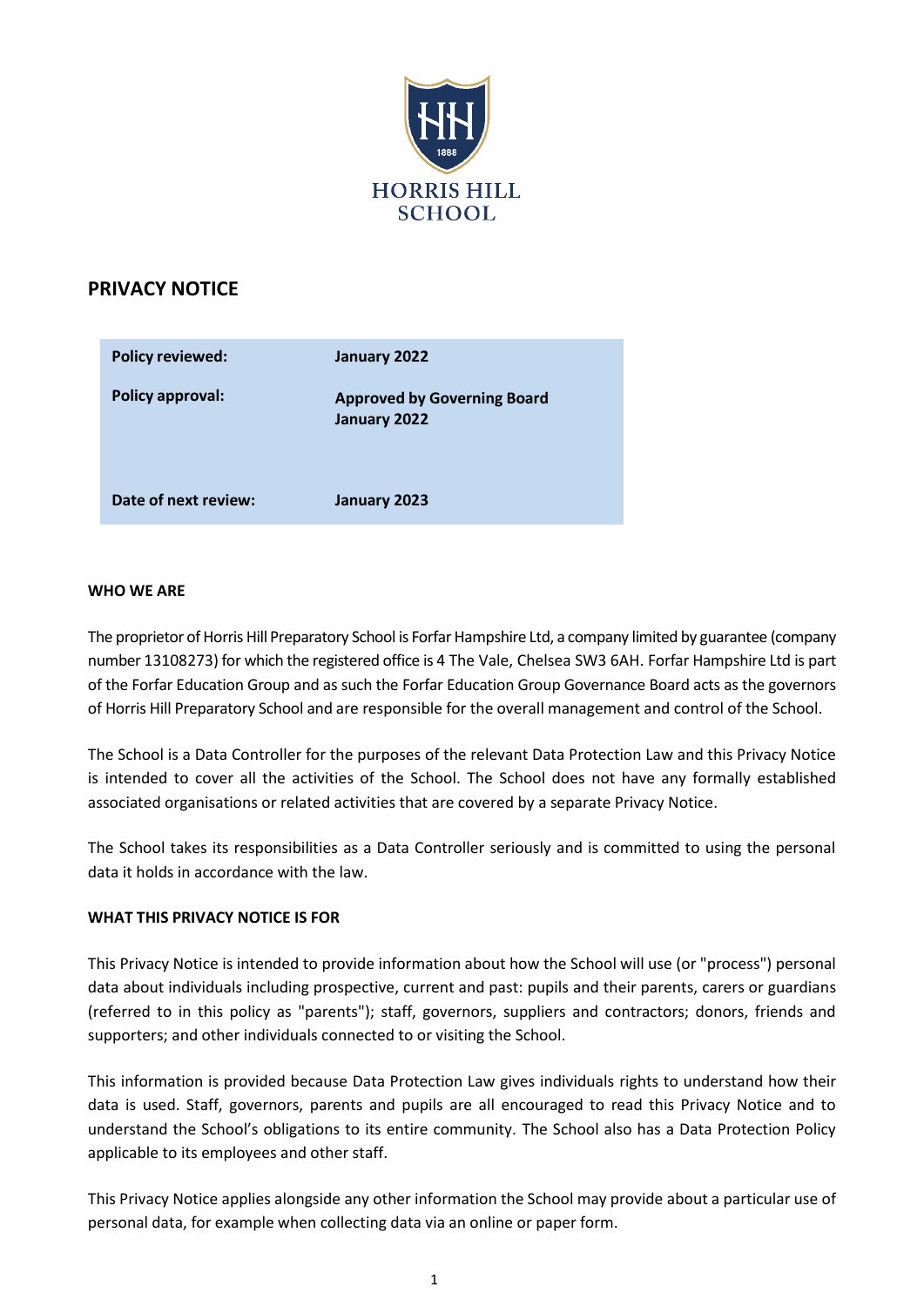This Privacy Notice also applies in addition to the School's other relevant terms and conditions and policies, including:

- any contract between the School and its staff or the parents of pupils;
- the School's Taking, Storing and Using Images of Children policy;
- the School's Retention of Records policy;
- the School's Data Protection Policy;
- the School's safeguarding, pastoral, or health and safety policies, including as to how concerns or incidents are recorded; and
- the School's IT policies, including its Acceptable Use policy, Online Safety policy, Social Media policy and Remote Teaching and Learning Booklet.

Anyone who works for, or acts on behalf of, the School (including staff, volunteers, governors and service providers) will be subject to suitable training and/or policies commensurate with their role.

# **RESPONSIBILITY FOR DATA PROTECTION**

The School has appointed the Bursar as the Information Privacy Compliance Officer who will deal with all your requests and enquiries concerning the School's uses of your personal data (see section on Your Rights below) and endeavour to ensure that all personal data is processed in compliance with this Privacy Notice and Data Protection Law.

The Bursar can be contacted by writing to the School (the address is Horris Hill Preparatory School, Newtown, Newbury, Berkshire, RG20 9DJ), or by phone (01635 30323) or by e-mail [\(bursar@horrishill.com\)](mailto:bursar@horrishill.com).

The School has appointed Veritau to be its Data Protection Officer (DPO). The role of the DPO is to ensure that the school is compliant with the UK GDPR and to oversee data protection procedures. Veritau's contact details are:

| <b>Schools Data Protection Officer</b><br>Veritau<br><b>County Hall</b><br>Racecourse Lane<br>Northallerton | <b>Veritau</b> |
|-------------------------------------------------------------------------------------------------------------|----------------|
| DL7 8AL                                                                                                     |                |
| schoolsDPO@veritau.co.uk<br>01904 554025                                                                    |                |
| Please ensure you include the name of your school in all correspondence                                     |                |

#### **WHY THE SCHOOL NEEDS TO PROCESS PERSONAL DATA**

In order to carry out its ordinary duties to staff, pupils and parents, the School needs to process a wide range of personal data about individuals (including prospective, current and past staff, pupils or parents) as part of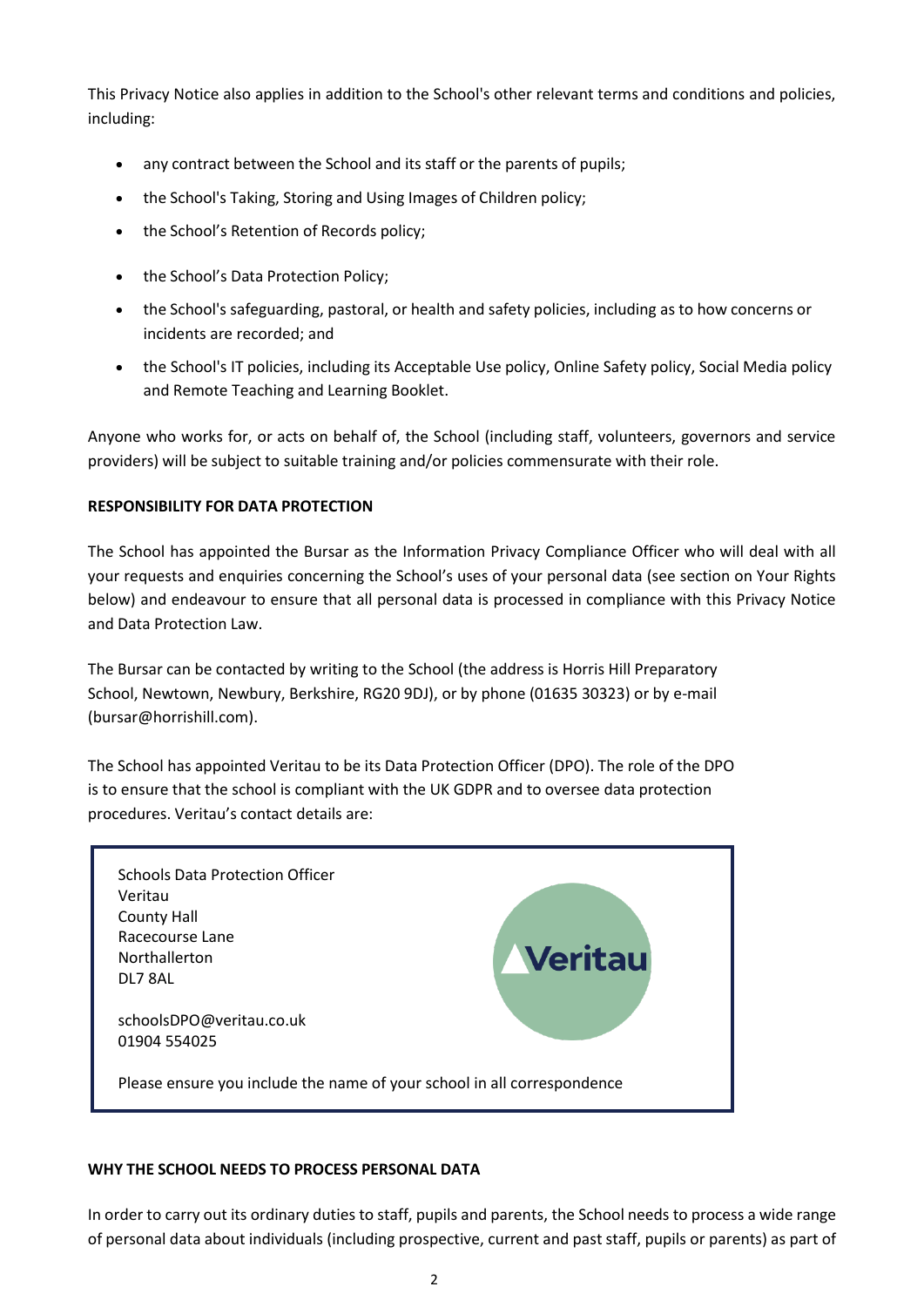its daily operation as an independent boarding and day school for boys aged 4 to 13.

Some of this activity the School will need to carry out in order to fulfil its **legal rights, duties or obligations** – including those under a contract with its staff, or parents of its pupils.

Other uses of personal data will be made in accordance with the School's **legitimate interests**, or the legitimate interests of another, provided that these are not outweighed by the impact on individuals, and provided it does not involve special or sensitive types of data.

The School expects that the following uses will fall within that category of its(or its community's) "**legitimate interests**":

- For the purposes of pupil selection and admissions (to confirm the identity of prospective pupils and their parents), and retain a record if appropriate for the purposes of future applications or openings;
- To provide education to pupils, including the administration of the school curriculum and timetable; monitoring pupils' progress and educational needs; reporting on the same internally and to parents; musical, dramatic and physical education, spiritual development and extra-curricular activities;
- To provide educational support and related services to pupils (and parents) including the maintenance of discipline; provision of library services; administration of sports fixtures and teams plus school trips; provision of the School's ICT system in accordance with the School's ICT policies;
- To provide education and pastoral support to pupils by remote means, for instance by use of Google Classrooms and Zoom.
- To monitor (as appropriate) use of the School's IT systems in accordance with the School's IT Acceptable Use policy;
- For School staff to safeguard pupils' welfare and provide appropriate pastoral care, welfare and health care services in boarding houses and the Health Centre;
- To enable pupils to take part in national or other assessments, and to publish the results of such assessments or other achievements of pupils of the School;
- To give and receive information and references about past and current pupils, including relating to outstanding fees or payment history, to/from any educational institution that the pupil attended or where it is proposed they attend; and to provide references to potential employers of past pupils;
- Operational management including the compilation of pupil records; the administration of invoices, fees and accounts; the management of the School's property; management planning and forecasting; research and statistical analysis, including that imposed or provided for by law (such as tax, diversity or gender pay gap analysis); implementation of the School's rules and policies for pupils and staff; the maintenance of historic archives and other operational purposes;
- For security and safety purposes;
- For staff administration including the recruitment of staff and engagement of contractors (including compliance with DBS procedures); administration of payroll, pensions and sick leave; review and appraisal of staff performance; conduct of any grievance, capability or disciplinary procedures; the maintenance of appropriate human resources records for current and former staff and providing references;
- To comply with legislation and regulation including the preparation of information for inspections by the Independent Schools Inspectorate, submission of annual census information to each of the Independent Schools Council and Department for Education;
- To enable relevant authorities to monitor the School's performance and to intervene or assist with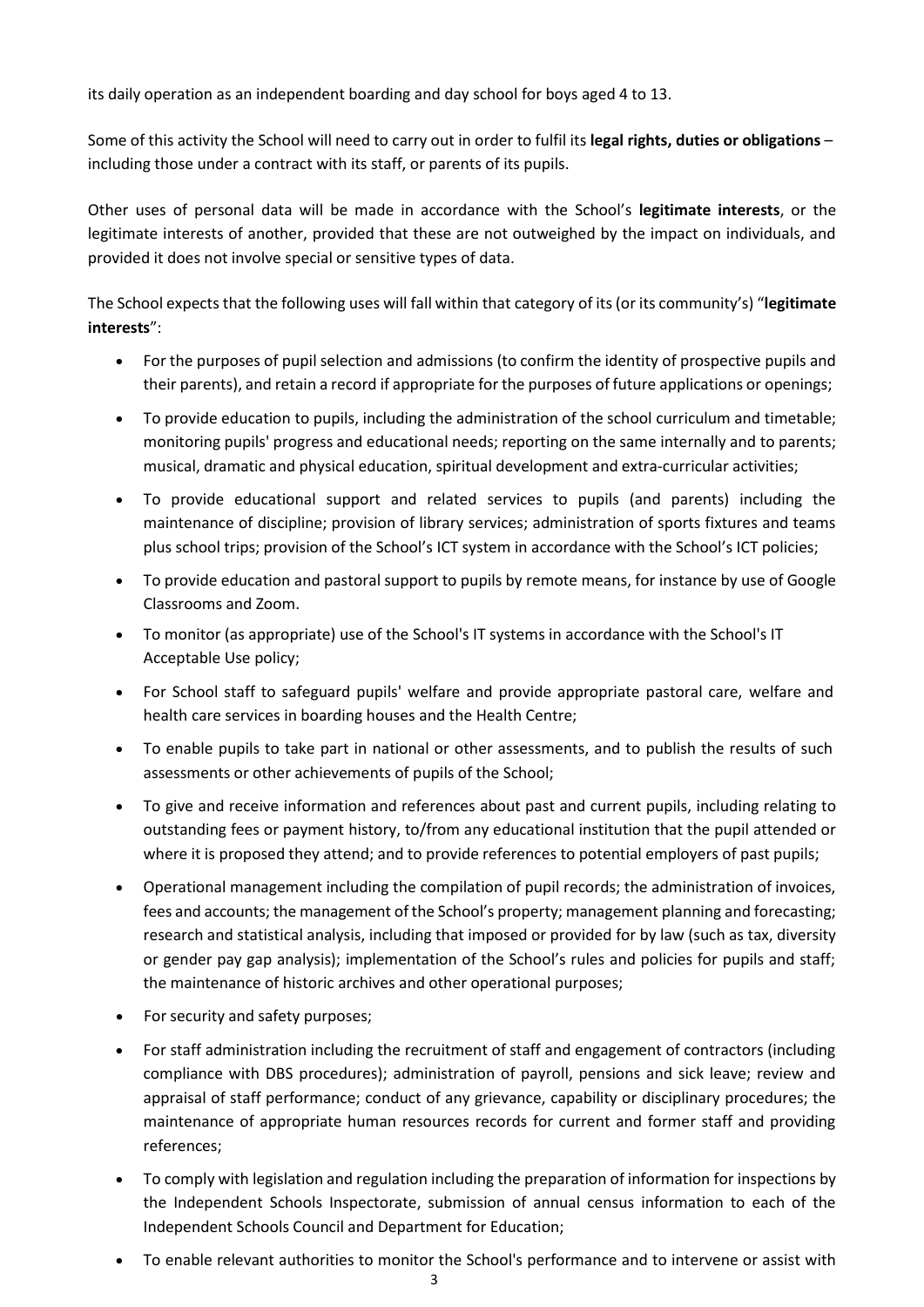incidents as appropriate;

- To promote the School through its own website, the prospectus and other publications and communications (including through social media channels);
- To make use of photographic images of pupils in school publications, on the School website and (where appropriate) on the School's social media channels in accordance with the School's Taking, Storing and Using Images of Children policy;
- Maintaining relationships with alumni and the School community, by communicating with the body of current and former pupils and/or their parents and organising events, including direct marketing.
- For the purposes of donor due diligence, and to confirm the identity of prospective donors and their background and relevant interests;
- To carry out or cooperate with any School or external complaints, disciplinary or investigation process; and
- Where otherwise reasonably necessary for the School's purposes, including to obtain appropriate professional advice and insurance for the School.

In addition, the School will on occasion need to process**special category personal data** (including for example concerning health, ethnicity or religion) or criminal records information (such as when carrying out DBS checks) in accordance with rights or duties imposed on it by law, including as regards safeguarding and employment, or from time to time by explicit consent where required. These reasons will include:

- To safeguard pupils' welfare and provide appropriate pastoral (and where necessary, medical) care, and to take appropriate action in the event of an emergency, incident or accident, including by disclosing details of an individual's medical condition or other relevant information where it is in the individual's interests to do so: for example for medical advice, for social protection, safeguarding, and cooperation with police or social services, for insurance purposes or to caterers or organisers of school trips who need to be made aware of dietary or medical needs;
- To provide medical testing of staff and pupils if required by the Government;
- To provide educational services in the context of any special educational needs of a pupil;
- To provide spiritual education in the context of any religious beliefs;
- In connection with employment of its staff, for example DBS checks, welfare, union membership or pension plans;
- As part of any School or external complaints, disciplinary or investigation process that involves such data, for example if there are SEND, health or safeguarding elements; or
- For legal and regulatory purposes (for example child protection, diversity monitoring and health and safety) and to comply with its legal obligations and duties of care.

# **TYPES OF PERSONAL DATA PROCESSED BY THE SCHOOL**

The personal data the School processes takes different forms – it may be factual information, expressions of opinion, images or other recorded information which identifies or relates to a living individual. This may include by way of example:

- names, addresses, telephone numbers, e-mail addresses and other contact details;
- family details;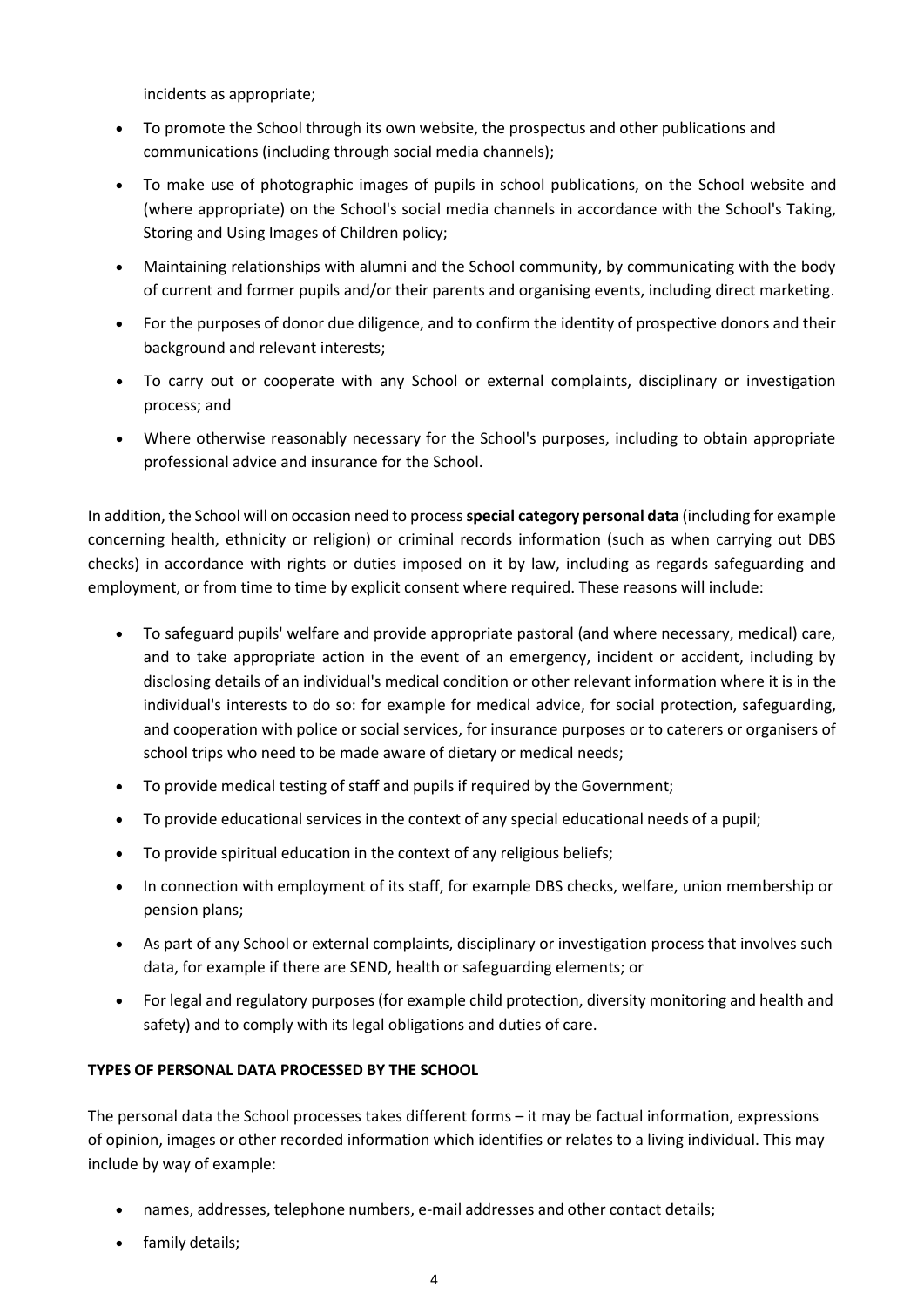- car details (about those who use our car parking facilities);
- bank details and other financial information and any anti money laundering information we are required to collect by law;
- past, present and prospective pupils' academic, disciplinary, admissions, attendance and other education related records (including information about any special needs), examination scripts and marks;
- education and employment data, including in connection with safeguarding;
- where appropriate, information about individuals' health and welfare, and contact details for their next of kin;
- references given or received by the School about pupils, and relevant information provided by previous educational establishments and/or other professionals or organisations working with pupils;
- correspondence with and concerning staff, pupils and parents past and present;
- images, audio and video recordings of pupils and staff (and occasionally other individuals) engaging in school activities, including education and support provided by remote means, (in accordance with the School's Taking, Storing and Using Images of Children policy); and
- courses, meetings or events attended.

## **HOW THE SCHOOL COLLECTS DATA**

Generally, the School receives personal data from the individual directly (including, in the case of pupils, from their parents). This may be via a form, orsimply in the ordinary course of interaction or communication (such as email or written assessments).

However in some cases personal data will be supplied by third parties (for example, referees, other schools, the Disclosure and Barring Service, or other professionals or authorities working with that individual); or collected from publicly available resources.

# **WHO HAS ACCESS TO PERSONAL DATA AND WHO THE SCHOOL SHARES IT WITH**

For the most part, personal data collected by the School will remain within the School. Personal data held by the School is processed by appropriate members of staff for the purposes for which the data was provided and in accordance with access protocols (i.e. on a 'need to know' basis). We take appropriate technical and organisational steps to ensure the security of personal data about individuals, including policies around the use of technology and devices and access to school systems.

Particularly strict rules of access apply in the context of "special category" data, most notably:

- medical records; and
- pastoral or safeguarding files.

The School needs to process medical data to comply with statutory duties and to keep pupils and others safe, but the School will ensure only authorised staff can access information on a need-to-know basis. This may include wider dissemination if needed for school trips or for catering purposes. Express consent will be sought where appropriate. However, a certain amount of any pupil's relevant information will need to be provided to staff more widely in the context of providing the necessary care and education that the pupil requires. This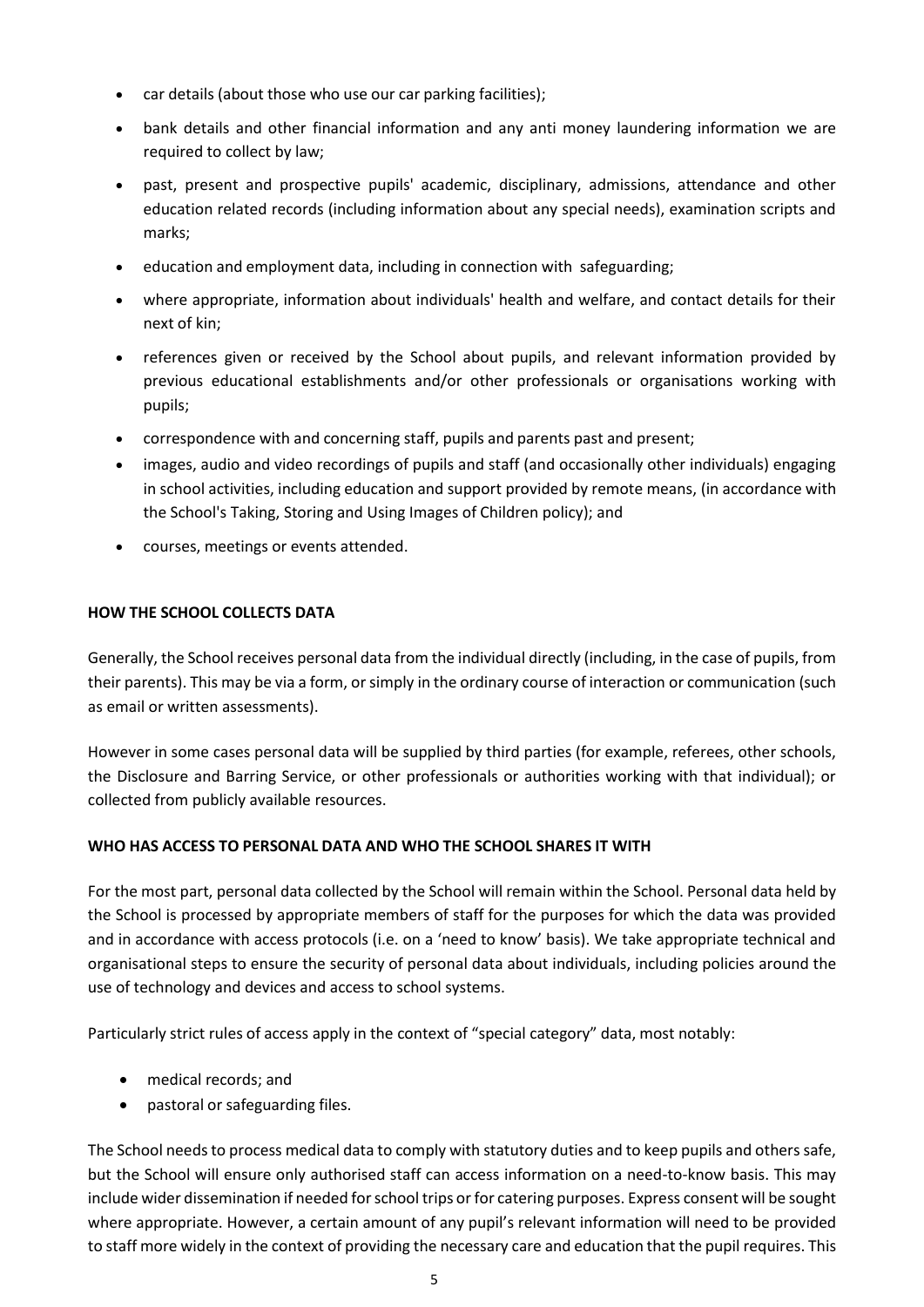is particularly relevant in the boarding setting that the School provides.

Occasionally, the School – including its governing board - will need to share personal information relating to its community (including special category personal data where appropriate) with third parties, such as:

- medical and professional advisers (e.g. the School's doctor, lawyers, insurers and accountants);
- examination boards;
- Stage 3 complaints panels, which include independent panel members;
- government authorities(e.g. HMRC, Department for Education, Department for Work and Pensions, UK Visas and Immigration, DBS, police or the relevant local authority); and
- appropriate regulatory bodies e.g. the Teaching Regulation Agency, the Independent Schools Inspectorate, or the Information Commissioner.

Staff, pupils and parents are reminded that the School is under duties imposed by law and statutory guidance (including Keeping Children Safe in Education or KCSIE) to record or report incidents and concerns that arise or are reported to it, in some cases regardless of whether they are proven, if they meet a certain threshold of seriousness in their nature or regularity. This is likely to include file notes on personnel or safeguarding files, low-level concerns records kept about adults, and in some cases referrals to relevant authorities such as the LADO or police. For further information about this, please view the School's Safeguarding Policy.

KCSIE also requires that, whenever a child leaves the school to join another school, his child protection file is promptly provided to the new organisation. The School will retain a copy in accordance with its retention policy for material relating to safeguarding matters.

In accordance with Data Protection Law, some of the School's processing activity is carried out on its behalf by third parties, such as ICT systems, hosted databases, the School website, the staff and parent portals or cloud storage providers. This is subject to contractual assurances that personal data will be kept securely and only processed in accordance with the School's specific directions.

The School only shares personal data about alumni and their parents with individuals and organisations supporting the School's efforts to maintain relationships with alumni and the wider school community. We do not share or sell personal data to other organisations for their own purposes.

# **HOW LONG WE KEEP PERSONAL DATA**

The School will retain personal data securely and only in line with how long it is necessary to keep for a legitimate and lawful reason. The School has a Retention of Records policy which sets out the time period for which different categories of data are kept. Incident reports and safeguarding files will need to be kept much longer than ordinary staff and pupil information, in accordance with specific legal requirements. The School also reserves the right to retain all pupil files for a longer period in response to other government or sector guidance e.g. in response to the ongoing Independent Inquiry into Child Sexual Abuse.

If you have any specific queries about how our Retention of Records policy is applied, or wish to request that personal data that you no longer believe to be relevant is considered for erasure, please contact the Bursar. However, please bear in mind that the School will often have lawful and necessary reasons to hold on to some personal data even following such request.

A limited and reasonable amount of information will be kept for archiving purposes, for example; and even where you have requested we no longer keep in touch with you, we will need to keep a record of the fact in order to fulfil your wishes (called a "suppression record").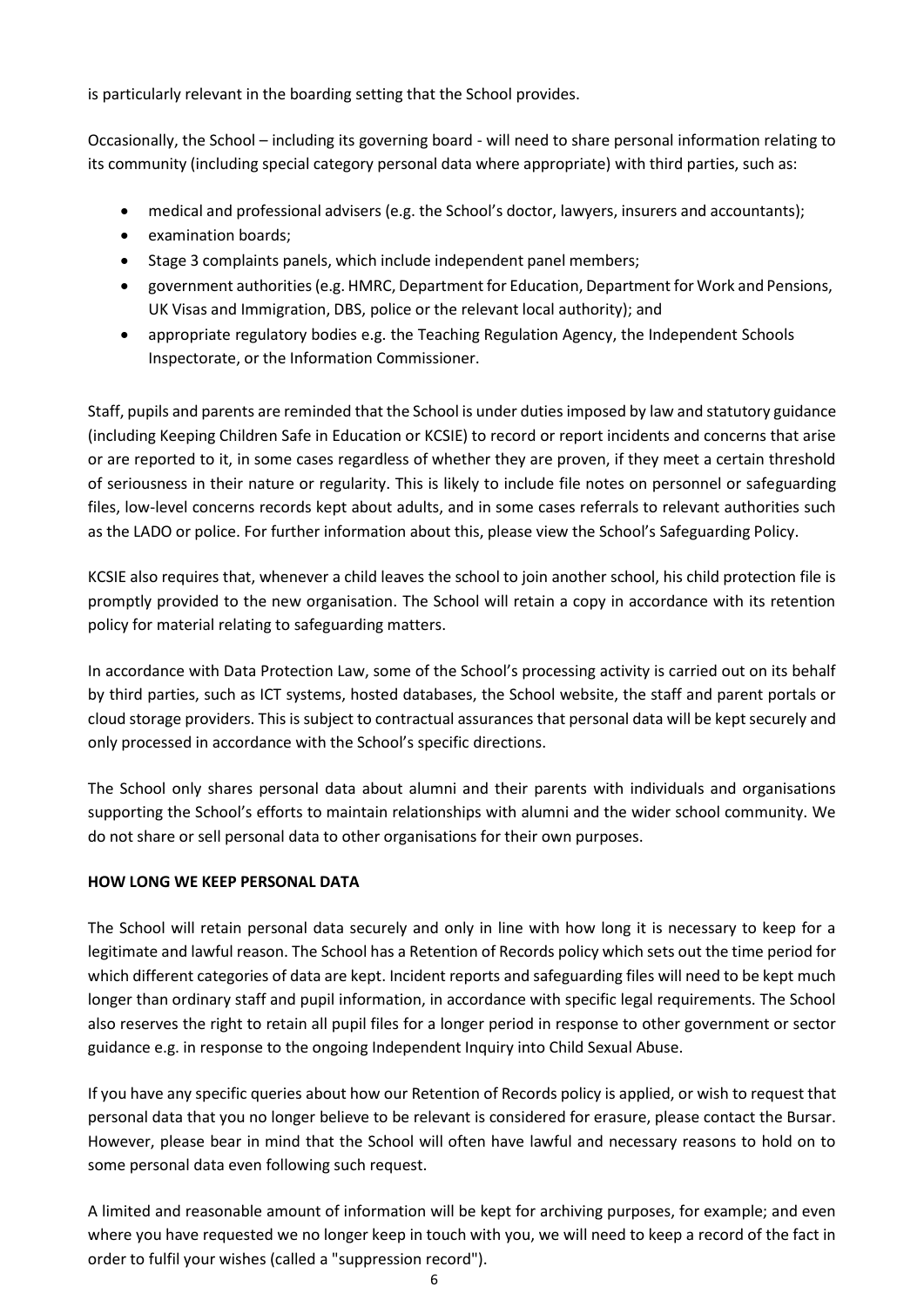## **KEEPING IN TOUCH AND SUPPORTING THE SCHOOL**

The School will use the contact details of parents, alumni and other members of the School community to keep them updated about the activities of the School, or alumni and parent events of interest, including by sending updates and newsletters, by email and by post. Unless the relevant individual objects, the School will also:

- Share personal data about parents and/or alumni, though only with individuals and organisations helping to establish and maintain relationships with the School community;
- Contact parents and/or alumni (including via the individuals/organisations above) by post and email in order to raise awareness of the School and, where appropriate, other worthy causes;
- Should you wish to limit or object to any such uses, or would like further information about them, please contact the School in writing. You always have the right to withdraw consent, where given, or otherwise object to direct marketing. However, the School is nonetheless likely to retain some of your details (not least to ensure that no more communications are sent to that particular address, email or telephone number).

## **YOUR RIGHTS**

## Rights of access

Individuals have various rights under Data Protection Law to access and understand their own personal data held and processed by the School, and in some cases ask for it to be erased or amended or to have it transferred elsewhere, or for the School to stop processing it – but subject to certain exemptions and limitations.

Any individual wishing to access or amend their personal data, or wishing it to be transferred to elsewhere, or who has some other objection to how their personal data is used, should put their request in writing to the Bursar.

The School will endeavour to respond to any such written requests as soon as is reasonably practicable and in any event within statutory time-limits (which is generally one month, but actually fulfilling more complex or multiple requests, e.g. those involving third party information, may take 1-2 months longer).

The School will be better able to respond quickly to smaller, targeted requests for information. If the request for information is manifestly excessive or similar to previous requests, the School may ask you to reconsider, or require a proportionate fee (but only where Data Protection Law allows it).

If you consider that the personal data we hold on you is inaccurate, please let us know. However, the School will not necessarily delete or amend views, opinions, notes or records purely on the request of an individual who disputes the account, although we may keep a record of all parties' viewpoints.

#### Requests that cannot be fulfilled

You should be aware that UK GDPR rights (including the right of access) are limited to your own personal data, and certain data is exempt. This will include information which identifies other individuals (and parents need to be aware this may include their own children, in certain limited situations – please see further below), or information which is subject to legal privilege (for example legal advice given to or sought by the School, or documents prepared in connection with a legal action).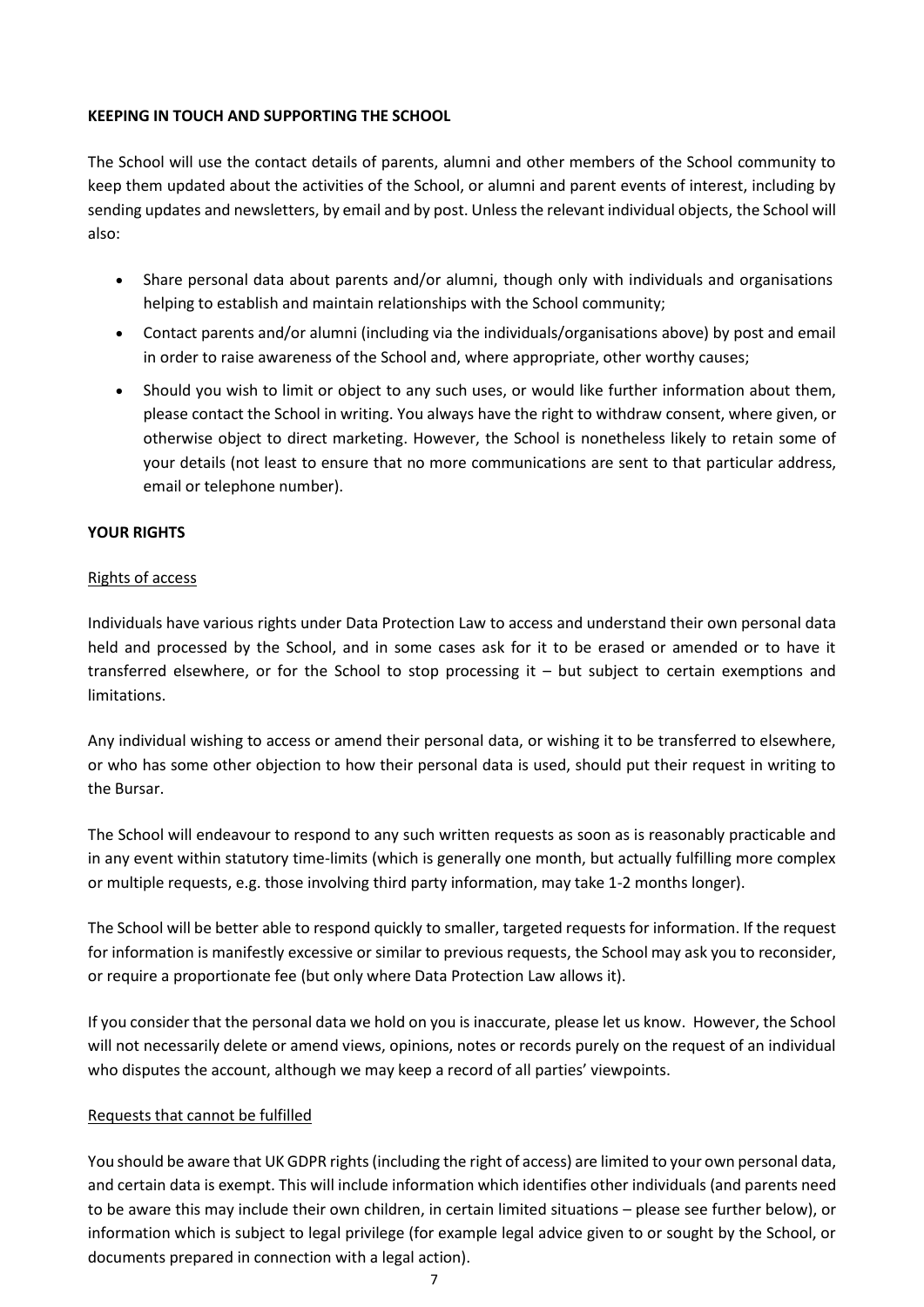The School is also not required to disclose any pupil examination scripts (or other information consisting solely of pupil test answers – although markers' comments may still be disclosable if they constitute pupil personal data), provide examination or other test marks ahead of their ordinary publication date, nor share any confidential reference held by the School that was (or will be) given for the purposes of the education, training, appointment or employment of any individual.

You may have heard of the "right to be forgotten". However, we will sometimes have compelling reasons to refuse specific requests to amend, delete or stop processing your (or your child's) personal data: for example, a legal requirement, or where it falls within a proportionate legitimate interest identified in this Privacy Notice. Generally, if the School still considers the processing of the personal data to be reasonably necessary, it is entitled to continue. All such requests will be considered on their own merits.

# Requests by or on behalf of pupils

Pupils can make subject access requests for their own personal data, provided that, in the reasonable opinion of the School, they have sufficient maturity to understand the request they are making (see section **Whose Rights?** below). A pupil of any age may ask a parent or other representative to make a subject access request on his/her behalf.

Indeed, while a person with parental responsibility will generally be entitled to make a subject accessrequest on behalf of younger pupils, the law still considers the information in question to be the child's. For older pupils, the parent making the request may need to evidence their child's authority for the specific request. Requests not considered in the child's best interests may sometimes be refused.

Pupils in Year 8 at the School are generally assumed to have this level of maturity, although this will depend on both the child and the personal data requested, including any relevant circumstances at home. Younger children may however be sufficiently mature to have a say in this decision, depending on the child and the circumstances.

#### Parental requests

It should be clearly understood that the rules on subject access are not the sole basis on which information requests are handled. Parents may not have a statutory right to information, but they and others will often have a legitimate interest or expectation in receiving certain information about pupils without their consent. The School may consider there are lawful grounds for sharing with or without reference to that pupil.

Parents will in general receive educational and pastoral updates about their children, in accordance with the Parent Contract. Where parents are separated, the School will in most cases aim to provide the same information to each person with parental responsibility, but may need to factor in all the circumstances.

All information requests from, on behalf of, or concerning pupils – whether made under subject access or simply as an incidental request – will therefore be considered on a case by case basis.

#### Consent

Where the School is relying on consent as a means to process personal data, any person may withdraw this consent at any time (subject to similar age considerations as above). Examples where we may rely on consent are: certain types of uses of images and certain types of fundraising activity. Please be aware however that the School may not be relying on consent but have another lawful reason to process the personal data in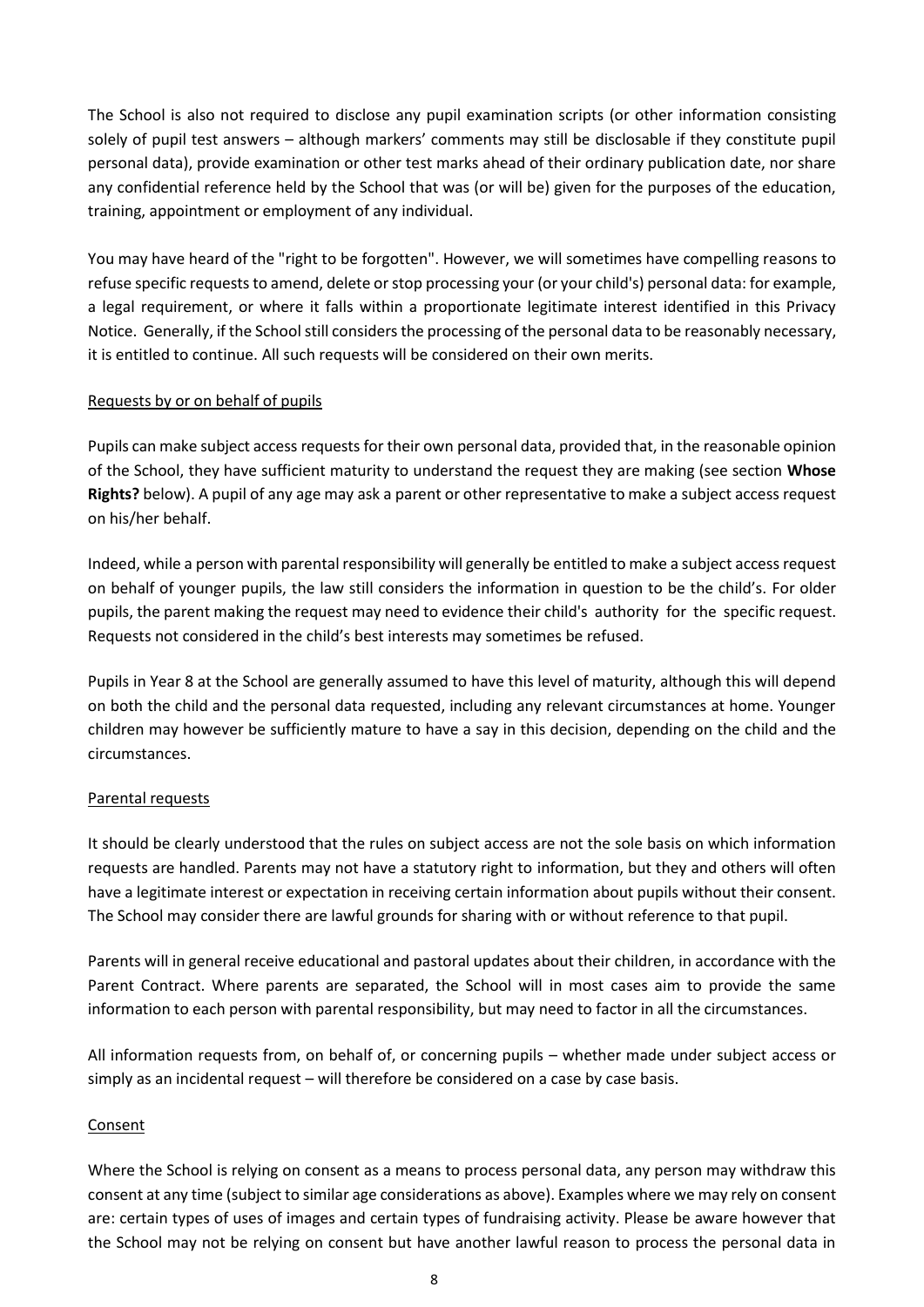question even without your consent.

That reason will usually have been asserted under this Privacy Notice, or may otherwise exist under some form of contract or agreement with the individual (e.g. an employment or parent contract, or because a purchase of goods, services or membership of an organisation such as an alumni or parents' association has been requested).

### Whose rights?

The rights under Data Protection Law belong to the individual to whom the data relates. However, the School will often rely on parental authority or notice for the necessary ways it processes personal data relating to pupils – for example, under the Parent Contract, or via a form. Parents and pupils should be aware that this is not necessarily the same as the School relying on strict consent (see section on Consent above).

Where consent is required, it may in some cases be necessary or appropriate – given the nature of the processing in question, and the pupil's age and understanding – to seek the pupil's consent, either alongside or in place of parental consent. Parents should be aware that in such situations they may not be consulted, depending on the interests of the child, the parents' rights at law or under their contract, and all the circumstances.

In general, the School will assume that pupils' consent is not required for ordinary disclosure of their personal data to their parents, e.g. for the purposes of keeping parents informed about the pupil's activities, progress and behaviour, and in the interests of the pupil's welfare. That is unless, in the School's opinion, there is a good reason to do otherwise.

However, where a pupil seeks to raise concerns confidentially with a member of staff and expressly withholds their agreement to their personal data being disclosed to their parents, the School may be under an obligation to maintain confidentiality unless, in the School's opinion, there is a good reason to do otherwise; for example where the School believes disclosure will be in the best interests of the pupil or other pupils, or if required by law.

Pupils are required to respect the personal data and privacy of others, and to comply with the School's policies and rules. Staff are under professional duties to do the same, as covered under the relevant staff policies.

#### **DATA ACCURACY AND SECURITY**

The School will endeavour to ensure that all personal data held in relation to an individual is as up to date and accurate as possible. Individuals must notify the School of any significant changes to important information, such as contact details, held about them.

An individual has the right to request that any out-of-date, irrelevant or inaccurate or information about them is erased or corrected (subject to certain exemptions and limitations under Data Protection Law): please see above for details of why the School may need to process your data, or who you may contact if you disagree.

The School will take appropriate technical and organisational steps to ensure the security of personal data about individuals, including policies around use of technology and devices and access to school systems. All